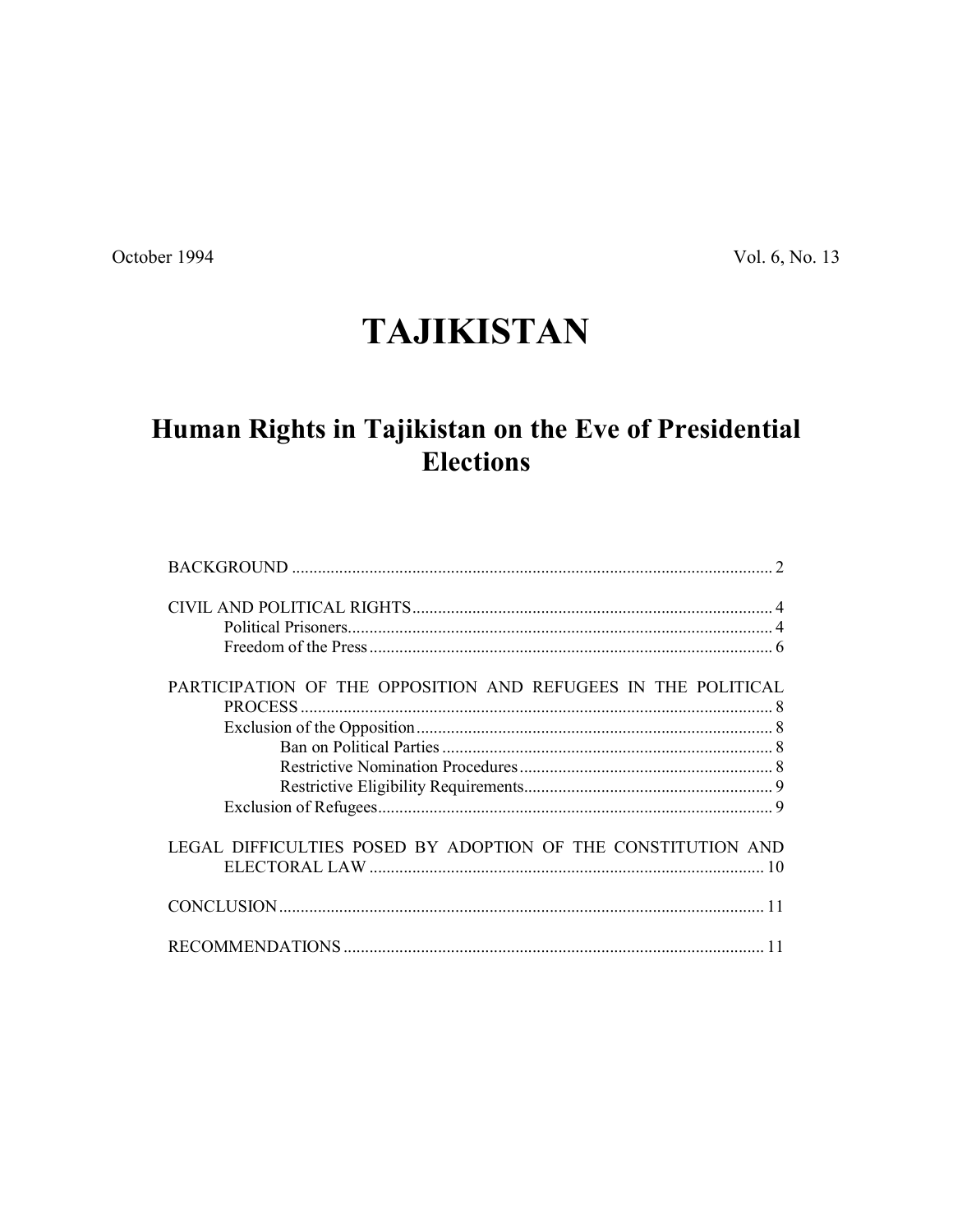In its 19th session, held on July 20-21, 1994, the Supreme Soviet of the Republic of Tajikistan voted to hold presidential elections and a constitutional referendum on September 25, 1994. On September 7, 1994, however, less than three weeks prior to the scheduled election date, a new session of the Supreme Soviet was called, which voted to postpone both the elections and the constitutional referendum until November 6, 1994.

Human Rights Watch/Helsinki supports the transition to a democratic government in Tajikistan. However, we believe that current conditions in Tajikistan do not permit free and democratic elections. Accordingly, we urge the government to address the absence of basic civil and political rights in the country. Specifically, we call on the government to allow a free press to operate in Tajikistan, amend the new electoral law and lift the ban on opposition political parties. These measures would permit the participation of supporters of all political points of view, including the Tajik opposition, in the political process. Moreover, they would provide a means for the participation of the tens or possibly hundreds of thousands of Tajik refugees living in Afghanistan and the Commonwealth of Independent States (C.I.S.) in future elections.

#### **BACKGROUND**

The civil war in Tajikistan was triggered in March 1992 by mass demonstrations against the Communist government of President Rahman Nabiev. The opposition was composed of a diverse range of movements, including democratic, nationalist, cultural revivalist and Islamist parties, and consisted primarily of people whose origins were from the Gharm region (hereinafter "Gharmis") and Pamir region (hereinafter "Pamiris") of Tajikistan. The government, for its part, was supported by the old guard Communist elite from the Leninabad region and people from the Kulab region (hereinafter "Kulabis").

Tensions between the opposition and the government had been building since the forcible installation of Nabiev in September 1991 and the official dissolution of the Soviet Union two months later. The spring 1992 demonstrations led to armed clashes and violence. On May 7, President Nabiev and the opposition signed an agreement providing for the establishment of a coalition government. The violence between the two sides continued, however, escalating into full scale civil war by late summer. On September 7, President Nabiev was forced to resign at gunpoint. Soon thereafter, members of the old communist elite left the coalition government, and in November 1992 the opposition resigned from the coalition as well. The 16th session of the Supreme Soviet of Tajikistan, which closed on December 2, 1992, was intended to create a government of national reconciliation. Instead, the parliament elected a government dominated by Kulabis and the former Communist Party old guard, and elected Emomali Rahmonov as Chairman of the Supreme Soviet. This government still rules Tajikistan today.

On January 7, 1993, the Procuracy of Tajikistan opened a criminal case against the leaders of the various opposition parties and movements. On June 21, 1993, the Supreme Court banned the main opposition parties in Tajikistan. These actions, as well as the human rights violations committed by progovernment paramilitary forces during the period immediately following the civil war, prompted most of those active in the opposition, as well as hundreds of thousands who may not been active but were associated with the opposition because they were Gharmi or Pamiri, to flee Tajikistan.

Pursuant to the Tajik-Russian Treaty of Friendship and Cooperation, signed on May 25, 1993, and ratified on July 15, 1993, Russia committed to maintain military forces in Tajikistan until Tajikistan had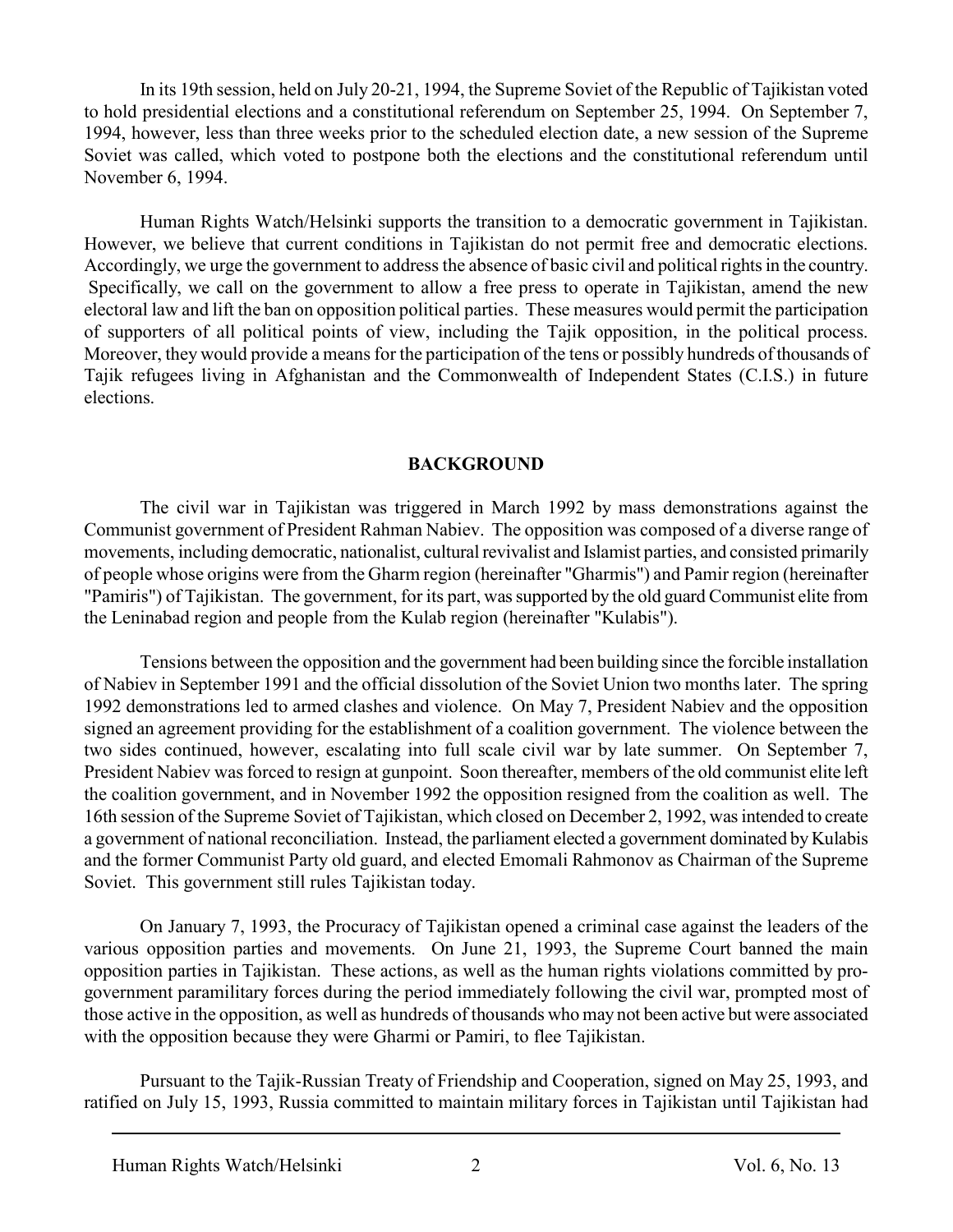formed its own army and border guards. The Russian forces consist of the 201st Motorized Rifle Division of the Russian Federation Ministry of Defense as well as border troops that are assigned to guard the Tajik-Afghan border. The 201st Division is part of a collective C.I.S. peacekeeping force; in fact, however, the overwhelming majority of these troops are Russian.

Since the end of the civil war, the estimated 25,000 Russian border troops have been involved in ongoing clashes with an armed opposition along the border. During the summer of 1994, the situation in Tajikistan grew increasingly tense. In addition to intensified skirmishes along the border, a more serious wave of hostilities broke out on July 22, when over 50 members of the Tajik army were captured in Tawildara, 200 kilometers southeast of the capital of Dushanbe, by members of the armed opposition. A large number of Tajik forces were sent to the region, and heavy casualties were reported in fighting that was considered to be the most serious to have taken place in Tajikistan since the civil war. On September 8, Tawildara was reportedly taken by the opposition, although the Tajik Ministry of Defense denied these reports.<sup>1</sup> The Russian military also stepped up its involvement in Tajikistan following the killing of seven Russian border troops and the wounding of thirteen during a clash on the Tajik-Afghan border on August 19.

Since March 1994, the Tajik government and the opposition have been engaged in intermittant peace negotiations under the auspices of the United Nations. The agenda for the third round of talks, scheduled for July or August 1994, included discussion of issues such as the integration of the opposition into the political process and resolution of the refugee problem — issues whose resolution had been considered a prerequisite to national reconciliation.

The Supreme Soviet's 19th Session, at which the initial decision to hold elections on September 25, 1994, was taken, failed to discuss, or even acknowledge the existence of, these issues. Moreover, no mention at all was made of the ongoing peace negotiations with the opposition. This prompted the Secretary General of the United Nations to suspend the activities of his Special Envoy to Tajikistan with respect to the third round of peace negotiations. $2$ 

 $\overline{a}$ 

<sup>&</sup>lt;sup>1</sup> "Vesti" News Program, Russian Television, September 9, 1994.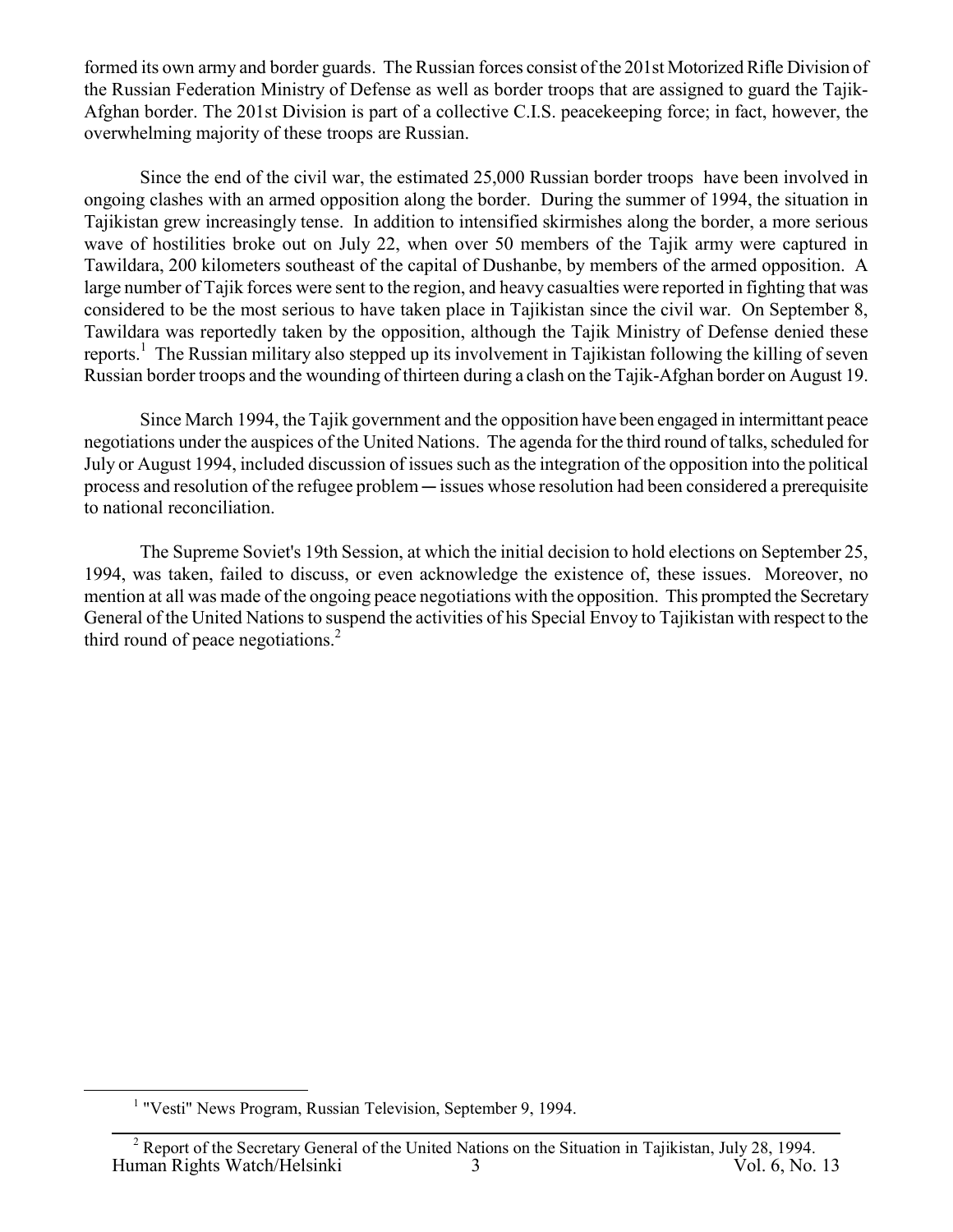A combination of factors, including the intensification of fighting and growing international pressure, particularly from the Russian and Uzbek governments, persuaded the Tajik government to reevaluate the decision to hold elections in September.<sup>3</sup> On September 7, a new session of the Supreme Soviet voted to postpone the elections and the constitutional referendum until November 6. Soon thereafter Abdumajid Dustiev, the Vice-President of the Supreme Soviet, met with the opposition in Tehran, in meetings mediated by the United Nations. On September 17, the parties met in Tehran and signed an agreement on a cease-fire and cessation of hostilities and agreed to a simultaneous release of political prisoners and prisoners of war by October 17 (hereinafter the "Tehran agreement"). Because it is opposed to the elections, the armed opposition has agreed to adhere to the cease-fire only if elections do not take place. If the elections proceed on November 6 as planned, the opposition has stated that it will continue fighting after that date; otherwise, the cease-fire is supposed to continue for another three months. The government, for its part, has stated that the elections will not be postponed again.<sup>4</sup>

#### **CIVIL AND POLITICAL RIGHTS**

#### **Political Prisoners**

On January 7, 1993, within weeks after the current government came to power, the Procuracy of Tajikistan opened a criminal case against leaders of the various opposition parties and movements. These included the leaders of the Democratic Party of Tajikistan, the Islamic Revival Party, Lali Badakhshan, Rastokhez, the Chairman of the Dushanbe City Executive Committee and the religious leader of Tajikistan, the Kozi Kolon Turojonzada. Many of these figures had fled the country and were, accordingly, charged in absentia.

According to the Procuracy, these members of the opposition constituted an "anti-government block" which had engaged in "particularly grave state crimes" including treason and terrorist acts.<sup>5</sup> Despite repeated requests, however, the Procuracy failed to provide Human Rights Watch/Helsinki with any details regarding the charges or evidence against specific individuals in this criminal case. Human Rights Watch/Helsinki believes that members of the opposition who were involved in criminal or violent acts should be prosecuted for their deeds while being accorded the full protection of the law; we oppose, however, politicallymotivated charges and the blanket inclusion of all leaders and prominent members of the opposition in this criminal case.

One example is the detention of Mirbobo Mirrahimov, the former chairman of the Tajikistan State Committee on Television and Radio, and Akhmadsho Komilov, Khairiddin Kasimov and Khurshed Nazarov, all three television journalists. The charges against the four, who have been detained without trial since January 1993, include treason, attempt at the violent overthrow of the government and crimes against the state. All four potentially face the death sentence. According to the Procuracy, the four men were detained because they "occupied positions of authority in the Tajikistan State Committee on Television and

 $\overline{\phantom{0}}$ 

For the definition of "particularly grave state crimes" see Criminal Code of Tajikskii SSR, Articles 61- 70.

 $3$  Reuters, September 7, 1994.

<sup>&</sup>lt;sup>4</sup> Press conference held in Dushanbe on September 20, 1994, by Abdumajid Dustiev, Vice President of the Supreme Soviet of the Republic of Tajikistan.

<sup>5</sup> "History Repeats itself," Press Center of the Procuracy of the Republic of Tajikistan, *Vyecherni Dushanbe*, March 19, 1994.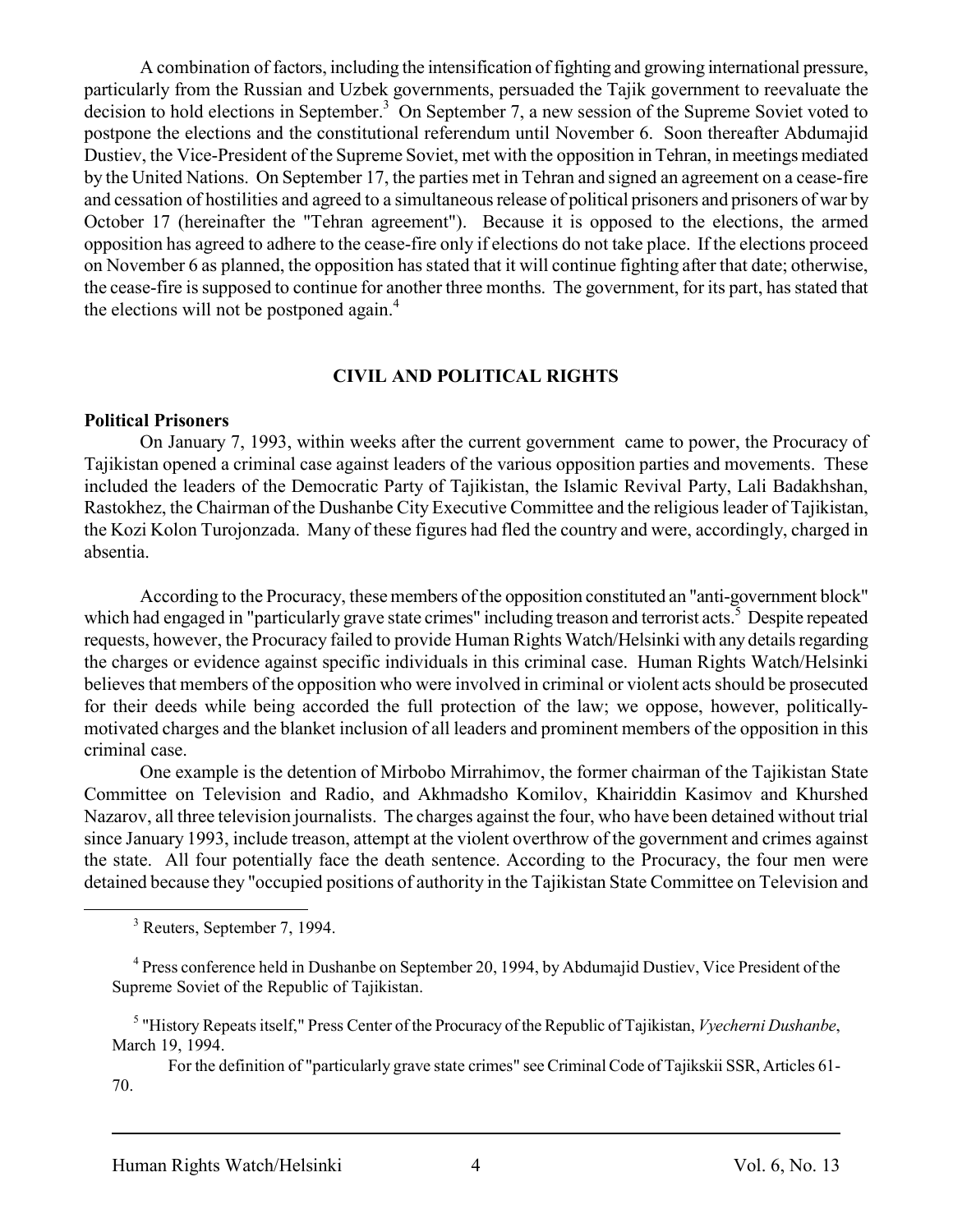Radio and used the media in the interests of the opposition." Human Rights Watch/Helsinki believes that the charges against the four journalists are not based on evidence of recognizable criminal activity but are politically-motivated and, as such, constitute a violation of the right of freedom of expression, as guaranteed by Article 19 of the International Covenant on Civil and Political Rights.

In addition to the four journalists, numerous other members or supporters of the losing side in the civil war who remained in Tajikistan were detained and are still awaiting trial. Others, such as Jumaboi Niyazev, a former regional chairman of the Democratic Party of Tajikistan, and Nuriddin Sadridinnov, a former regional chairman of Rastokhez, were sentenced to seven and ten years, respectively, for "possession of bullets." Numerous members of the Islamic Revival Party, such as Ajik Aliev, Mahmadyar Nazimov and Rajab Attalaev, have also received sentences ranging from three years to death on charges of conspiring or calling for the overthrow of the government. Once again, the Procuracy has failed to provide any details on the basis of the charges against these men. In the absence of compelling evidence, Human Rights Watch/Helsinki is seriously concerned that the charges against these individuals have a political basis and violate their rights to freedom of expression and association.

In addition to these high profile cases, it is believed that scores of others have been detained or imprisoned in Tajikistan for the legitimate exercise of their right to non-violent dissent. Exact figures are difficult to obtain. Human Rights Watch/Helsinki has made numerous requests to visit political prisoners but, to date, has not been accorded such permission. Even the International Committee of the Red Cross (ICRC) has been denied universal access to prisoners.

<sup>&</sup>lt;sup>6</sup> Human Rights Watch/Helsinki interview with the Procuracy of Tajikistan in May 1993.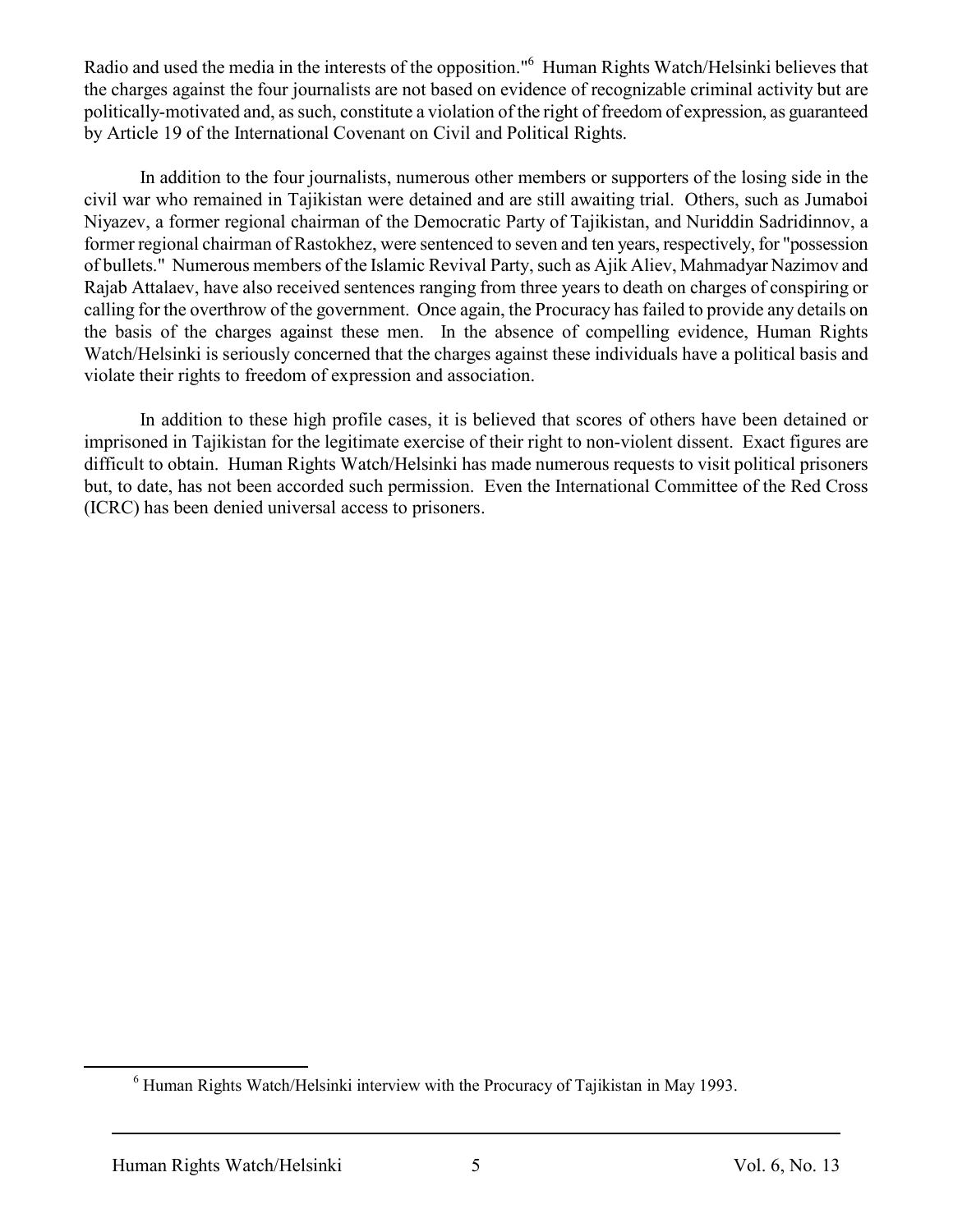The numerous amnesties issued by the government since November 1992 have had a limited scope and do not apply to people who called for the overthrow of the government, organized public disorder or other political acts. The most recent amnesty law, adopted on August 25, 1994, had been expected to apply to political prisoners and thus serve as a confidence-building measure paving the way for national reconciliation. However, as with past amnesties, the August 25 amnesty also contains exceptions for those sentenced for "particularly grave state crimes," which includes treason, "terrorist acts" and attempts to overthrow the government.<sup>7</sup> While Human Rights Watch/Helsinki believes that amnesty should not be granted to those who have committed serious crimes such as torture or murder, we believe that amnesties have also been denied to those accused of non-violent acts against the state.

Human Rights Watch/Helsinki believes that many individuals have been detained on politically motivated charges, and denied the minimum due process guarantees provided under international law, including the right to legal counsel, the right to a fair and public hearing by an impartial tribunal and the right to be tried without undue delay.<sup>8</sup> Unless they have been accorded a fair trial in conformity with international standards and been found guilty of a crime, we urge the government to release all political prisoners by October 17, pursuant to the terms of the September 17 Tehran agreement.

Two individuals have recently died while being detained by Tajik authorities. On August 24, Ismanbek Dashtov, who is of Pamiri origins, had his home searched without a warrant. He was subsequently beaten and detained, along with seven of his neighbors. Two days later, according to officials at the Ministry of Internal Affairs, Mr. Dashtov "threw himself" out of a third floor window while in the presence of authorities.<sup>9</sup>

 $7$  Article 8 of the Decree of the Presidium of the Supreme Soviet of the Republic of Tajikistan "On Amnesty," dated August 25, 1994. Article I(e) of the August 25 decree does, however, extend an amnesty to those who fought "in defense of the constitutional system of the Republic" -- i.e. those who fought on the side of the current government, but were subsequently jailed for crimes committed during the conflict. Human Rights Watch/Helsinki opposes what amounts to the extension of a self-amnesty by the government, to those who fought on its behalf during the civil war.

For the definition of "particularly grave state crimes" see Criminal Code of Tajikskii SSR, Articles 61-70.

<sup>8</sup> International Covenant on Civil and Political Rights, Article 14.

<sup>&</sup>lt;sup>9</sup> Human Rights Watch/Helsinki interview with Amirghol Azimov, Deputy Minister of Internal Affairs of the Republic of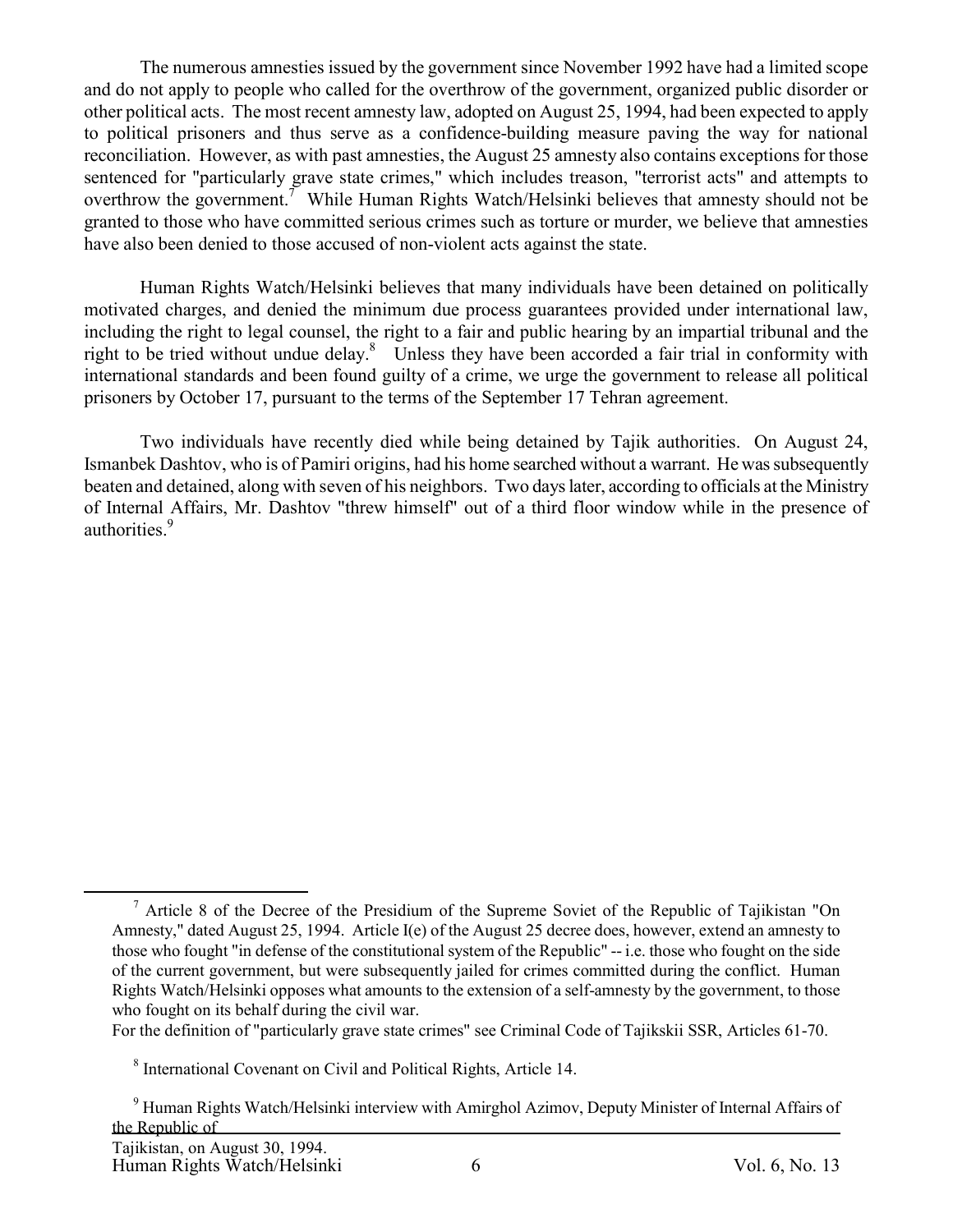On September 21, Eshoni Said Ashraf Abdullohadov, a prominent religious figure, died during detention. Mr. Abdullohadov, who was the former Imam Khatib of Kurgan Teppe, had been in detention for over 16 months and was undergoing trial at the time of his death. Mr. Abdullohadov's family was never informed of the charges against him or that his trial had even begun, although they did visit him on several occasions. The last such meeting took place three days prior to his death, at which time he was reportedly in excellent health.<sup>10</sup> Mr. Abdullohadov was one of the prisoners scheduled to be released pursuant to the September 17 Tehran agreement.

Acts of torture, and cruel, inhuman or degrading treatment or punishment against detained individuals are prohibited by both the International Covenant on Civil and Political Rights and the Convention Against Torture and Other Cruel, Inhuman or Degrading Treatment or Punishment. These two recent deaths raise grave concerns about the treatment of detainees by Tajik authorities and the security of prisoners who are currently in detention.

#### **Freedom of the Press**

 $\overline{\phantom{0}}$ 

One of the greatest obstacles to free and democratic elections in Tajikistan is the absence of a free press. Following the civil war, many journalists fled Tajikistan under threats from armed supporters of the government. According to Reporters Sans Frontieres, a watchdog organization on freedom of the press, at least four journalists were killed in Tajikistan in 1993 "because of their opinions or in the carrying out of their work."<sup>11</sup>

During the week of August 8, 1994, armed forces of the Ministry of Security entered and searched, without search warrants, the homes of Makhsoud Husseinov of the Supreme Soviet's newspaper *Sadayi Mardom* (*Voice of the People*) and Muhammad Rahim Saidar, a writer and journalist. Copies of *Charoghi Ruz*, an independent newspaper published in Moscow, were found in both journalists' homes.

No formal charges were brought against either journalist, but they were detained for six and four days, respectively. Human Rights Watch/Helsinki has received reports that both men were beaten and otherwise mistreated during detention. The sole basis for the detention of these journalists was the suspicion that they had served as local distributors of *Charoghi Ruz*. Both journalists were informed that distribution of the newspaper has been banned in Tajikistan, $12$  and were threatened with imprisonment if they continued to serve as distributors.

Also, as discussed above, the former chairman of the Tajikistan State Committee on Television and Radio Mirbobo Mirrahimov, and three television journalists — Akhmadsho Komilov, Khairiddin Kasimov

<sup>&</sup>lt;sup>10</sup> Human Rights Watch/Helsinki interview with members of Mr. Abdollohadov's family in Dushanbe on September 23 and 24, 1994.

<sup>&</sup>lt;sup>11</sup> International Freedom of Expression Exchange Clearing House Action Alert, June 2, 1994. Three other journalists were killed under uncertain circumstances in 1994. Olim Abdullov, a journalist at the Tajikistan state television, and Khoshvakht Haydarshho, a journalist at the pro-government daily *Jumhuriyat*, were both assassinated during the month of May. On August 18, Davlatali Rahmonov, the Director of Programming for Tajik Television and one of the most prominent commentators in the country, was killed as he was leaving his home. The next day, a hand grenade was thrown into the home of Irmatov Suleimon, editor of the Communist Party newspaper, injuring three family members.

Human Rights Watch/Helsinki 7 7 1 Vol. 6, No. 13 <sup>12</sup> Although the founder and staff of *Charoghi Ruz* were driven out of the country due to threats and attacks following the civil war, no law or decree exists banning the newspaper or its distribution in Tajikistan, and such a ban, if it existed, would violate international standards protecting freedom of expression.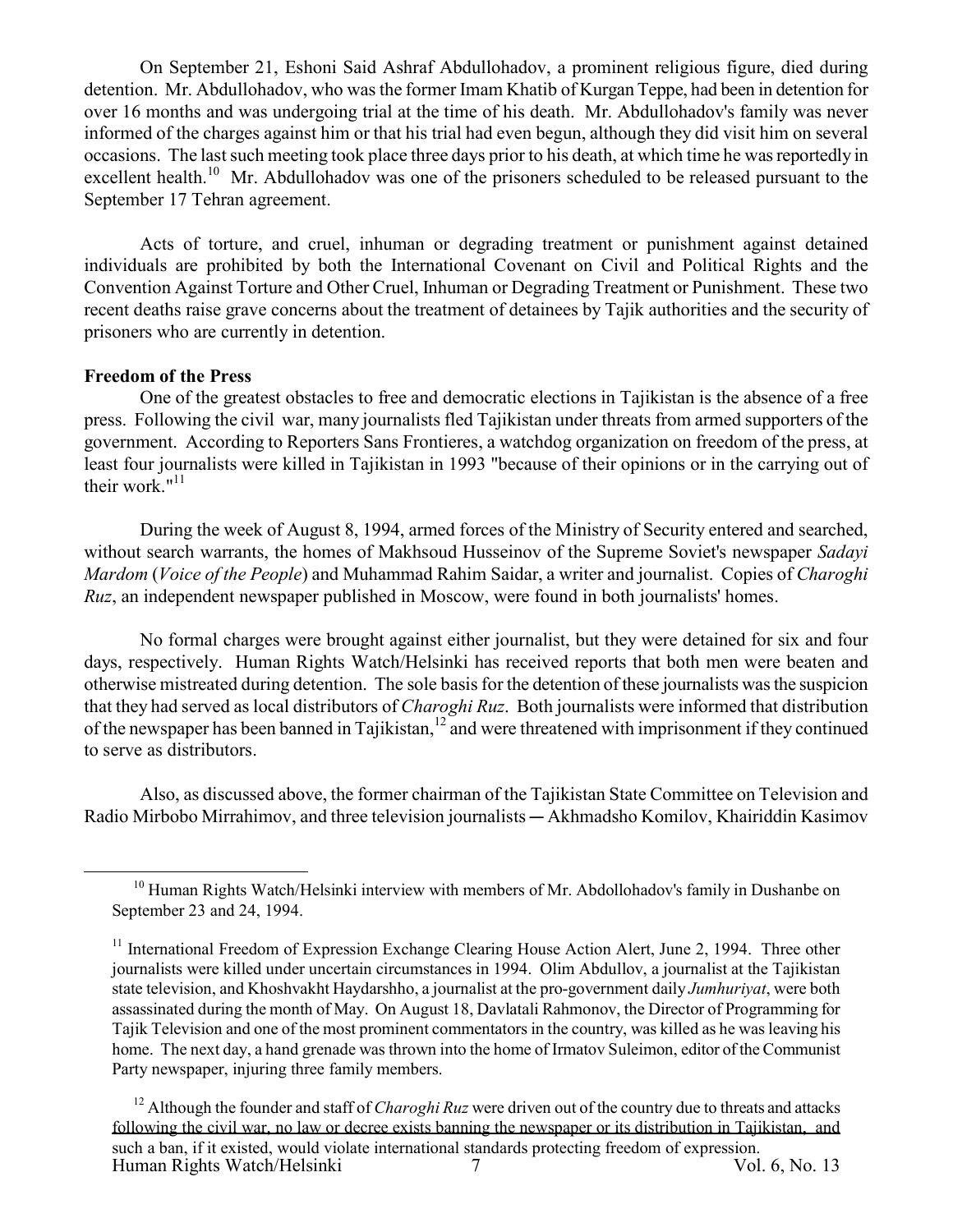and Khurshed Nazarov — have been detained since January 1993, and it is unclear when their cases will go to trial.

These events have had a chilling effect on freedom of the press in Tajikistan. At present, there are six major functioning newspapers in the country; five are government newspapers, and the sixth receives almost all of its funding from the government.<sup>13</sup> In addition there are various regional newspapers that are also government-run. No criticism of the government or its policies can be detected in these publications, which are either controlled by the government or engage in self-censorship.<sup>14</sup>

In August, the editors and staff of *Ettehad*, a relatively recent newspaper published by the Leninabad division of the "Kenjaev Fund,"<sup>15</sup> alleged that the Leninabad Regional Executive Committee had forbidden its further publication in the Leninabad region. This occurred following the publication of articles critical of the leadership of the republic and the effectiveness of Supreme Soviet chairman Emomali Rahmonov.<sup>16</sup> While Ettehad is being published at the moment, the government has cut off its paper supplies, making publication very difficult.

In addition, a February 21, 1994, decree suspended the activities of all independent electronic media, including radio and television, until the ratification of a new law by the Supreme Soviet. Such legislation was not discussed during either the 19th or 20th sessions of the Supreme Soviet, and the next session is unlikely to take place prior to 1995.

ink, which has prevente d most newspa pers from publishi ng more than one weekly or biweekly edition.

<sup>15</sup> Safarali Kenjaev, a prominent politician and President of the Council of Ministers during the Nabiev government, subsequently had a falling out with the current Rahmonov government.

<sup>16</sup> August 30, 1994, communication addressed to the United Nations Mission of Observers to Tajikistan (UNMOT) by the staff and editor of *Ettehad*.

 $\overline{a}$ 

<sup>13</sup> These are: the Supreme Soviet's *Sadayi Mardom*, the Council of Ministers' *Jumhuriyat*, *Narodnaya Gazeta* and *Khalgh Avazi*, and the Dushanbe Municipality's *Vyecherni Dushanbe*. *Biznes i Politika* receives most of its funding from the Ministry of Industry.

<sup>&</sup>lt;sup>14</sup> The press problem is exacerbated by a severe economic crisis, particularly a shortage of paper and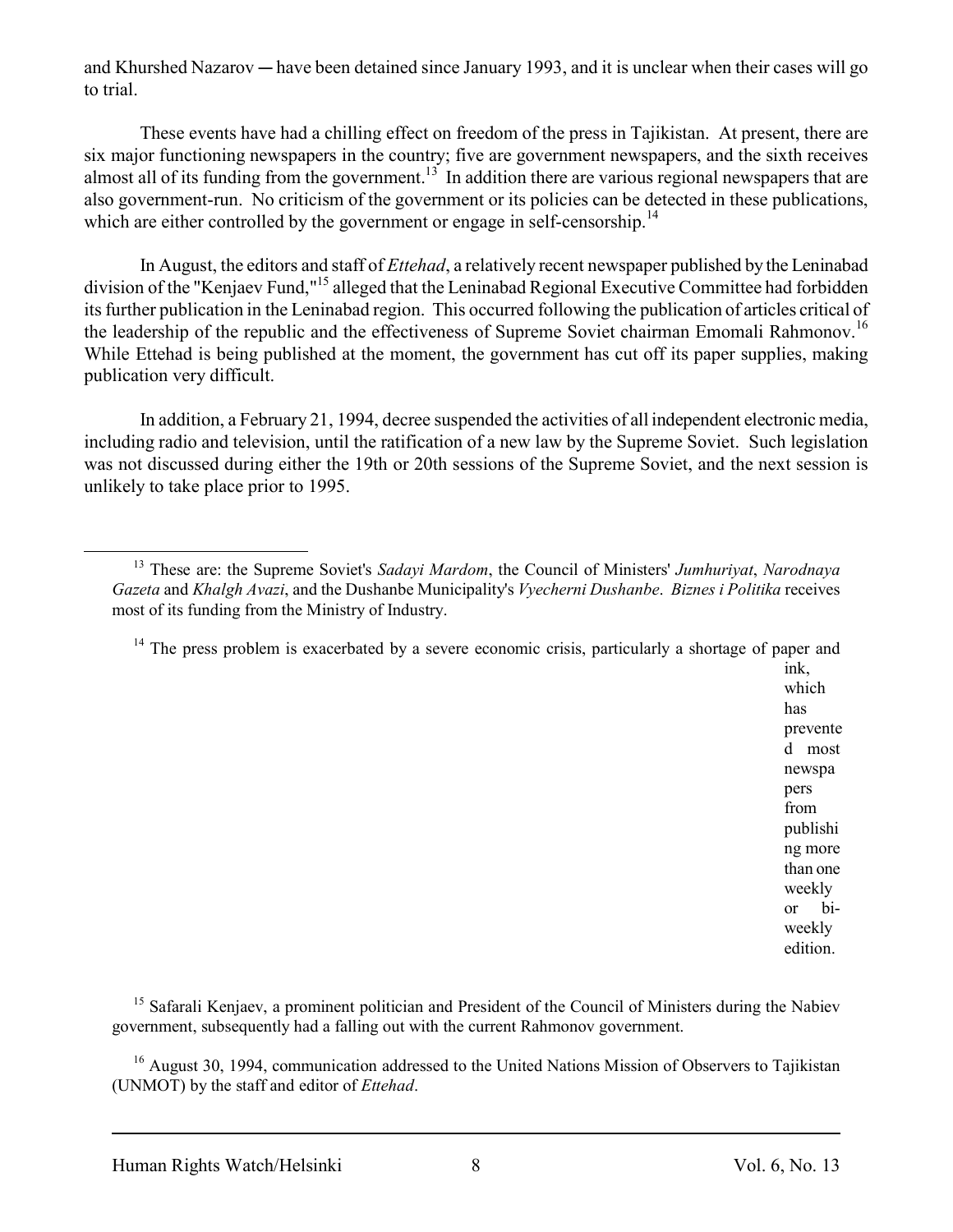Thus, although Article 27 of the Law of the Republic of Tajikistan on Election of the President of Tajikistan, approved on July 21, 1994, during the 19th Session of the Supreme Soviet, (hereinafter "Electoral Law") provides all presidential candidates with equal access to the mass media, this is a relatively meaningless guarantee, as the control that is exercised over the press renders it virtually impossible for critical or dissenting voices to find their way into the mass media. Indeed, since the start of the electoral campaign, the overwhelming majority of television and radio airtime has been dedicated to Emomali Rahmonov. the only other presidential candidate, Abdumalik Abdelajanov, has received very little airtime and virtually no visual coverage. Moreover, while Rahmonov's program has been published in national government newspapers such as *Jumhuriyat*, Abdelajanov's program, while available, has not yet been printed in any national publication.

#### **PARTICIPATION OF THE OPPOSITION AND REFUGEES IN THE POLITICAL PROCESS**

Despite heavy criticism of the Electoral Law and the fact that international organizations such as the CSCE and International Federal Electoral Systems (IFES) provided advice on its amendment, the government did not make any changes in the law. Article 25 of the International Covenant on Civil and Political Rights guarantees every citizen the right and the opportunity "to vote and be elected at genuine periodic elections ... guaranteeing the free expression of the will of the electors." However, the new electoral law makes no provisions for the participation of the main opposition parties or of Tajik refugees in elections. Moreover, its nomination and eligibility requirements, which make it virtually impossible for anyone outside of current government circles to become a presidential candidate, as well as a supreme court ban on opposition parties, effectively preclude the candidacy of any member of the opposition. In order for presidential elections in Tajikistan to be meaningful, representatives of all political points of view must have the opportunity to present their candidacy. Accordingly, the government must lift the ban on opposition political parties and amend the Electoral Law. Moreover, it should seek to include as many refugees as possible in the political process. Otherwise, tens of thousands of Tajik citizens will potentially be denied their right, under international law, either to vote or to be elected in national elections.

#### **Exclusion of the Opposition**

#### *Ban on Political Parties:*

The International Covenant on Civil and Political Rights guarantees, in Article 22, the right to freedom of association. The government of Tajikistan has violated this right by failing to lift the June 21, 1993, Supreme Court ban against the main opposition parties: the Islamic Revival Party, the Democratic Party of Tajikistan, Rastokhez and Lali Badakhshan. In his speech before the 20th session, Emomali Rahmonov expressed the hope that the postponement of the elections would permit "representatives of other political organizations and forces in opposition to come back home and put forward their candidacy." As of this writing, however, the government has not taken concrete steps to lift the ban on non-violent opposition parties and movements and make this hope a reality.

#### *Restrictive Nomination Procedures:*

The procedures in the Electoral Law for nomination of presidential candidates are restrictive. Nomination may only take place by one of the following entities during the course of an official congress or conference: a registered political party, the Council of People's Deputies of the Autonomous Oblast of Gorno-Badakhshan, Regional Councils, the Dushanbe City Council or the Representative Assembly of Regional and City Councils.<sup>17</sup>

<sup>&</sup>lt;sup>17</sup> Electoral Law, Article 24.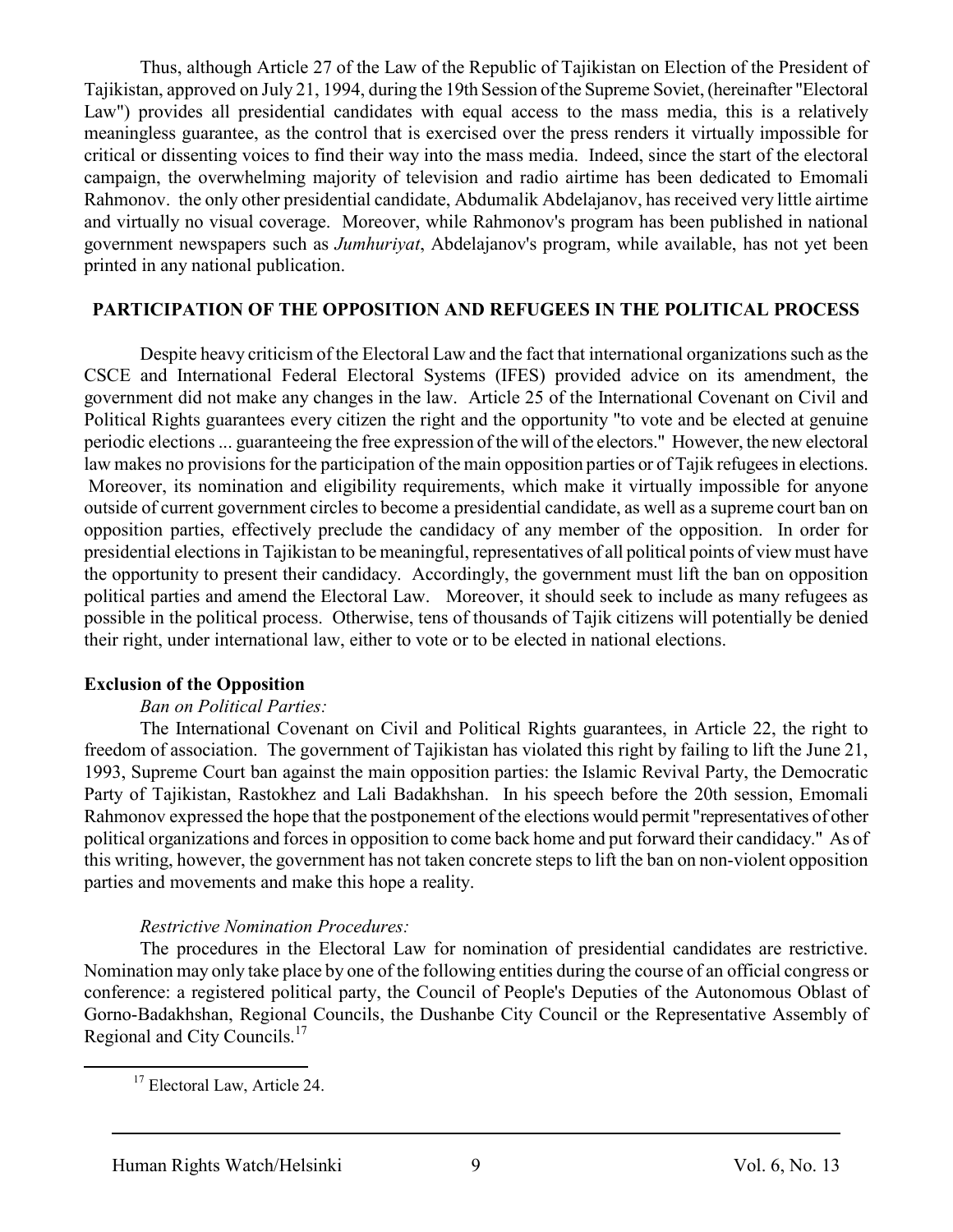At present, only two political parties are registered in Tajikistan: the Communist Party and the Party of Economic and Political Renewal, which is close to the official establishment. If someone who is not a member of or supported by one of these two parties wishes to run for president of Tajikistan, he or she would first have to form a new political party for the purpose of being nominated as a presidential candidate. The following procedures would have to be followed: the founders of the political party would first have to convene a meeting and draft regulations, and then register their regulations with the appropriate governmental body (e.g. Ministry of Justice, Department of Justice of Regional Executive Committee, etc.) The application for registration would be considered within one month of receipt and, if approved, the party could start functioning as of that date.<sup>18</sup> However, a political party may be required to resubmit or amend its registration for technical reasons.

In addition, registration may be refused under certain circumstances, for example if the party aims to overthrow the government. But the law is broad enough to include non-violent opposition parties as well. A decision to deny registration would have to be appealed to the Supreme Soviet of the Republic of Tajikistan, which is a lengthy process.<sup>19</sup>

Given the short period of time between the announcement of the plan to hold elections and the actual election date, it would have been logistically difficult for a new political party to form in time to nominate a candidate. Moreover, the registration process for political parties leaves a lot of discretion for denying registration to "undesirable" parties. It makes it unlikely that a candidate who lacks the support of an existing political party or regional or city council can be nominated. For the elections scheduled for November 6, 1994, for example, only two presidential candidates were nominated: Emomali Rahmonov, the Chairman of the Supreme Soviet of Tajikistan and current leader of the country, and Abdelmalik Abdelajanev, the Tajik Ambassador to Russia.

In addition to official nomination by one of the specified entities, each candidate must collect signatures from five per cent of the eligible voting population of the republic, or approximately 133,000 signatures.

#### *Restrictive Eligibility Requirements:*

Article 1 of the Electoral Law stipulates that a presidential candidate must have resided permanently in Tajikistan for the past ten years. This requirement renders ineligible members of the opposition who have lived in exile since the end of the civil war. According to the Deputy Minister of Justice, this provision does not, in fact, exclude the opposition, because there is an "unwritten understanding" by the government that an exception will be made for members of the opposition, if necessary.<sup>20</sup> However, the absence of such an understanding in written form, coupled with the ban on opposition parties and the outstanding criminal charges against prominent members of the opposition, make the candidacy of a member of the opposition highly improbable.

#### **Exclusion of Refugees**

 $\overline{\phantom{0}}$ 

<sup>19</sup> *id*., Article 13.

<sup>&</sup>lt;sup>18</sup> Law of the Tajik Socialist Republic on Public Associations in the Tajik SSR, Article 12.

Human Rights Watch/Helsinki 10 Vol. 6, No. 13 ֦ <sup>20</sup> Human Rights Watch/Helsinki interview with Khalifbobo Hamidov, First Deputy Minister of Justice of the Republic of Tajikistan, on August 8, 1994.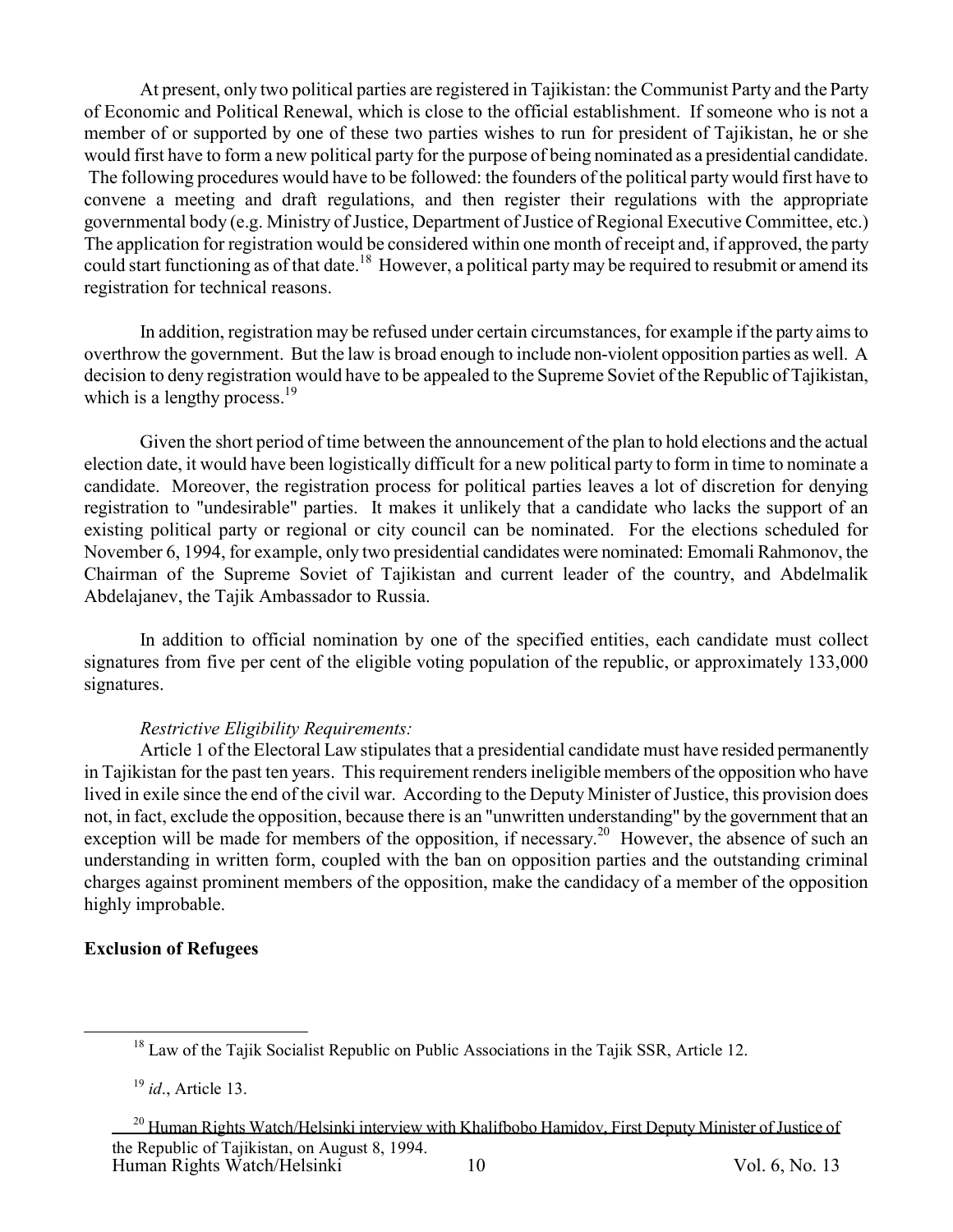Another major flaw in the Electoral Law is the absence of any provisions for the participation of refugees in elections. Following the civil war, hundreds of thousands of refugees poured into northern Afghanistan, Russia and other countries of the C.I.S. According to the United Nations High Commissioner for Refugees (UNHCR) and the Department of Refugee Affairs of the Ministry of Labor of Tajikistan, nearly one quarter of the estimated 60,000 refugees who fled to northern Afghanistan have yet to be repatriated.<sup>21</sup> The opposition, for its part, estimates that more than 80,000 refugees remain in Afghanistan. In Russia, more than 140,000 Tajiks have registered with the Federal Migration Service since it opened in June 1992.<sup>22</sup>

An exact figure for the number of Tajik refugees is difficult to obtain, as no accurate "census" or registration process has taken place for the refugee population as a whole. One of the agenda items for the peace talks had been for the "Joint Refugee Commission," agreed to by both the government and the opposition delegations, to determine more accurately the number of refugees.

The Electoral Law does not even mention the issue of refugee voting, although Article 2 states that any citizen of Tajikistan over the age of 18 has the right to vote in presidential elections. This article excludes those who are physically incapable of voting, which would presumably apply to persons located outside of the country during elections. Article 30 does provide alternative voting arrangements for eligible voters who are unable to attend the polling station on election day, but these arrangements require that the voter be physically present in Tajikistan prior to or on the day of the election.

Unless an effective means is provided for the participation of refugees in the elections, a significant percentage of the citizens of Tajikistan will be effectively barred from taking part in the election. According to officials, the government plans to provide for voting by those refugees currently living in UNHCRadministered camps in Afghanistan, but no further details have been made available.<sup>23</sup> By the end of August, only 5,000 - 6,000 refugees were registered in UNHCR-administered camps in Afghanistan, and the UNHCR estimates the actual number of refugees present there to be as low as  $3,000 - 4,000$ .<sup>24</sup> Thus, even if carried out, this plan would address a limited portion of the refugee population, while failing to take into account the tens or possibly hundreds of thousands of Tajik refugees living in other regions of Afghanistan, Russia, and the rest of the C.I.S.

 $\overline{a}$ 

 $21$  As of August 1, 1994, from the Department of Refugee Affairs, Ministry of Labor of the Republic of Tajikistan, based on figures provided by the UNHCR. This figure includes refugees repatriated from both Camp Sahi (administered by the UNHCR) and from Konduz, Afghanistan.

<sup>&</sup>lt;sup>22</sup> Human Rights Watch/Helsinki interview with Vadim Viyalkishyev, Federal Migration Service of the Russian Federation, July 28, 1994. This figure does not take into account refugees who may have left Russia subsequent to registration.

No figures are available for the number of refugees in other C.I.S. countries.

<sup>&</sup>lt;sup>23</sup> Human Rights Watch/Helsinki interview with Khalifbobo Hamidov, First Deputy Minister of Justice of the Republic of Tajikistan, on August 8, 1994.

 $^{24}$  Human Rights Watch/Helsinki interview with UNHCR officer in Dushanbe, September 5, 1994. The discrepancy between the number of registered refugees and the actual number of refugees present in the camps is due to an inflation in the number of family members reported by each refugee family.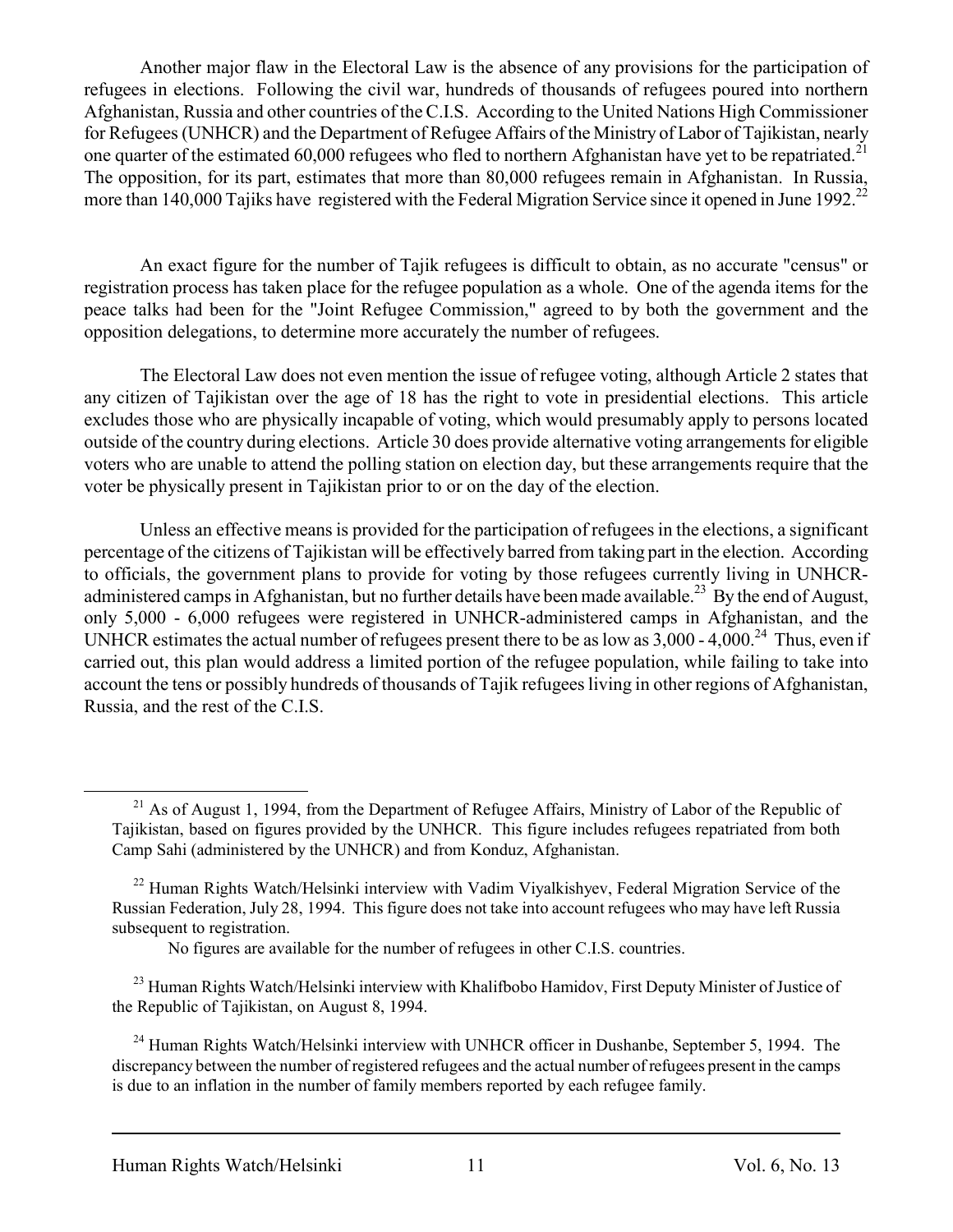While no clear international standards exist obligating a government to provide for voting by refugees living outside its territory, Human Rights Watch/Helsinki believes, as a matter of policy, that the circumstances of the conflict in Tajikistan and the high number of remaining refugees warrants the recommendation that the Tajik government provide for voting by the refugee population.

## **LEGAL DIFFICULTIES POSED BY ADOPTION OF THE CONSTITUTION AND ELECTORAL LAW**

The 19th Session of the Supreme Soviet had announced that presidential elections and a constitutional referendum would be held simultaneously in Tajikistan on September 25, 1994. Article 65 of the new draft constitution, approved by the 19th Session, reinstates the office of the president which was eliminated on December 2, 1992 by the 16th Session of the Supreme Soviet. If the popular referendum on the constitution, which is supposed to be the ultimate determinant of whether or not Tajikistan shall be ruled by a president, takes place on the same day as presidential elections, it will present voters with the possibility of voting for a president at a time when it is not clear whether or not the office of the presidency has been reinstated.

The introduction to the Law on Constitutional Reform provides a weak justification for this sequence of events by noting that the reinstitution of the office of president was approved by the "majority" of those who participated in discussions of the draft constitution. However, such a procedure does not constitute a legal instrument providing a sufficient basis for the creation of the office of president. Other arguments cite the high cost and logistical difficulties of organizing separate voting days for the referendum and the presidential vote.

To its credit, the Commission for the Preparation of the Draft Constitution of the Republic of Tajikistan, which presented the first draft of the constitution on April 13, 1994, provided a two-month period during which anyone could comment on the draft. By the June 15 deadline, over 8,500 sets of comments had been submitted, although no comments were provided by the parties of the unrecognized political opposition.<sup>25</sup> Some significant and positive changes were made in the draft constitution on the basis of these comments, including the addition of a provision in Article 17 granting equal rights to men and women, and the prohibition against torture, cruel or inhuman treatment in Article 18.

#### **CONCLUSION**

Human Rights Watch/Helsinki urges the government of Tajikistan to take immediate steps to ensure that civil and political rights guaranteed under international law are restored in Tajikistan. Until there is greater freedom of the press, the ban on opposition parties is lifted permitting freedom of association, the Electoral Law is amended, and arrangements are made for voting by as many citizens  $-$  including refugees  $-$  as possible, conditions in Tajikistan will not be conducive to meaningful, democratic elections. Moreover, any individual being detained without charges, or in the absence of evidence of participation in a recognizable criminal act, or solely on the basis of the expression of his or her ideas, should be immediately released.

<sup>&</sup>lt;sup>25</sup> Human Rights Watch/Helsinki interview with Khalifbobo Hamidov, First Deputy Minister of Justice of the Republic of Tajikistan, on August 8, 1994.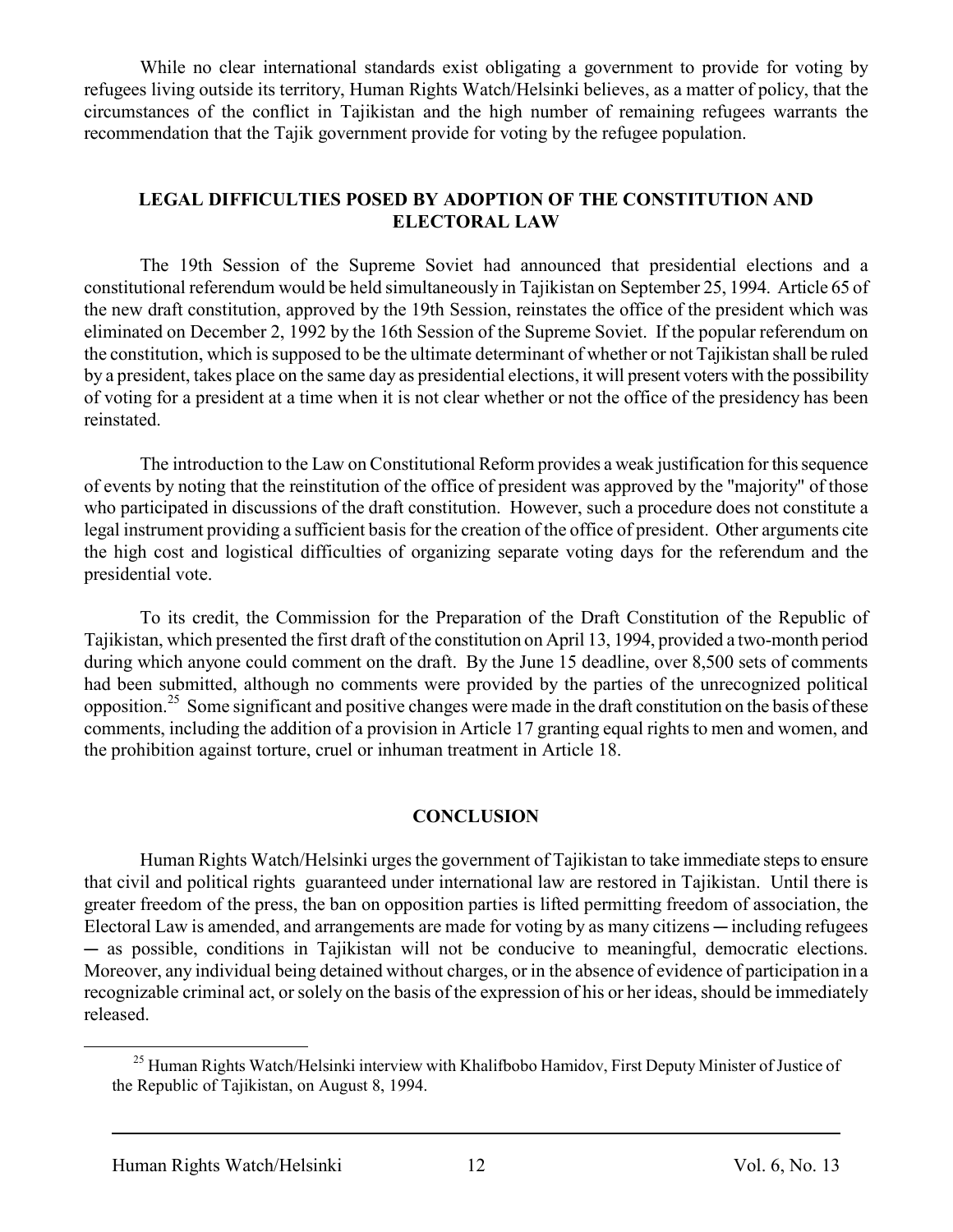# **RECOMMENDATIONS**

### **To the government of Tajikistan**

- Lift the ban on opposition political parties;
- Amend the Electoral Law to eliminate restrictive eligibility and nomination procedures;
- Stop the harassment of journalists and censorship of the press;
- ! Drop criminal charges against opposition leaders who were detained solely for the non-violent exercise of their right to dissent. This would permit these individuals to return to Tajikistan and participate in the political process, if they so desire, without fear of prosecution;
- ! Work with the Joint Refugee Commission and the United Nations High Commissioner for Refugees for speedy completion of the refugee repatriation process prior to elections, and provide specific measures for the participation of as many refugees as possible in future elections;
- Take immediate steps to ensure that individuals detained by Tajik authorities are not harmed or mistreated in any way;
- Release all political prisoners detained solely for the non-violent exercise of their right to dissent, and implement the measures on behalf of political prisoners set out in the September 17 Tehran agreement.

# **To the governments of the United States and the member states of the European Union**

• Condition future technical and economic assistance to the government of Tajikistan on the fulfillment of the above conditions.

# **To the government of Russia**

• Condition future military, technical and economic assistance to the government of Tajikistan on the fulfillment of the above conditions.

# **To the United Nations, the Conference on Security and Cooperation in Europe (CSCE) and other international organizations and governments**

! Do not accept the government of Tajikistan's invitation to monitor the presidential elections unless (a) the above conditions are met and (b) monitoring activities can begin at an early enough stage to permit an evaluation of the entire election process, including the nomination and registration of candidates, campaigning and voting. Otherwise, participation by international bodies would create the impression that potentially flawed elections are being endorsed or supported by the international community, and accord them legitimacy which they may not merit.